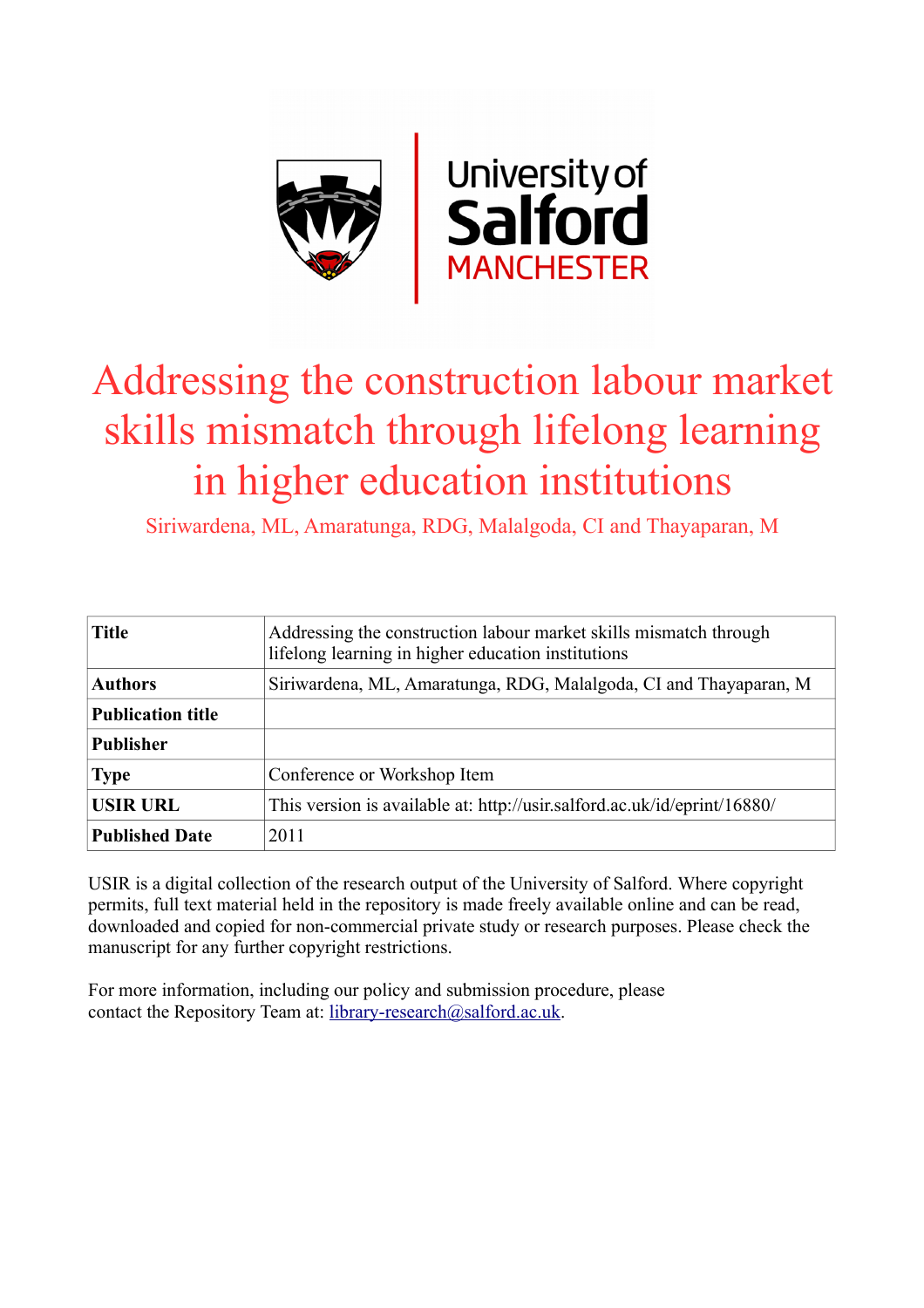## **Paper 162 – Full Paper**

## **Addressing the construction labour market skills mismatch through lifelong learning in higher education institutions**

#### **Authors**

Mohan Siriwardena Dilanthi Amaratunga Chamindi Malalgoda Menaha Thayaparan

#### **Address for correspondence**

Mohan Siriwardena, Lecturer, School of the Built Environment, The University of Salford, 4th Floor, Maxwell Building, The Crescent, Salford, Greater Manchester, M5 4WT.

M.L.Siriwardena@salford.ac.uk

Prof. Dilanthi Amaratunga, Associate Head of International Development, Head of Centre for Disaster Resilience, School of the Built Environment, The University of Salford, 4th Floor, Maxwell Building, The Crescent, Salford, Greater Manchester, M5 4WT.

R.D.G.Amaratunga@salford.ac.uk

Chamindi Malalgoda, Researcher, School of the Built Environment, The University of Salford, 4th Floor, Maxwell Building, The Crescent, Salford, Greater Manchester, M5 4WT.

C.I.Malalgoda@edu.salford.ac.uk

Menaha Thayaparan, Researcher, School of the Built Environment, The University of Salford, 4th Floor, Maxwell Building, The Crescent, Salford, Greater Manchester, M5 4WT.

M.Thayaparan@salford.ac.uk

#### **Abstract**

*The mismatch between graduate skills and labour market skills requirements has been identified as one of the main factors behind graduate unemployment and employer dissatisfaction, particularly in the Built Environment sector. Higher Education Institutes (HEIs), despite being a body for knowledge creation and sharing, do not seem to adequately address this mismatch. Built Environment Lifelong Learning Challenging University Responses to Vocational Education (BELLCURVE) collaborative research project aims to identify the ways to reform the HEIs in order to make them more responsive to the labour market skills requirements and in turn to reduce the mismatch. This conceptual paper discusses the changing nature of the construction labour market skills requirements. The conceptual framework governing the research project and the research methodology are presented. The role of BE professionals in addressing such requirements are also discussed giving particular focus on professionals attached to disaster management and quantity surveying sectors. Disaster management (context base sector) and quantity surveying (trade base sector) have been identified by the project as two specific sectors to be focused in*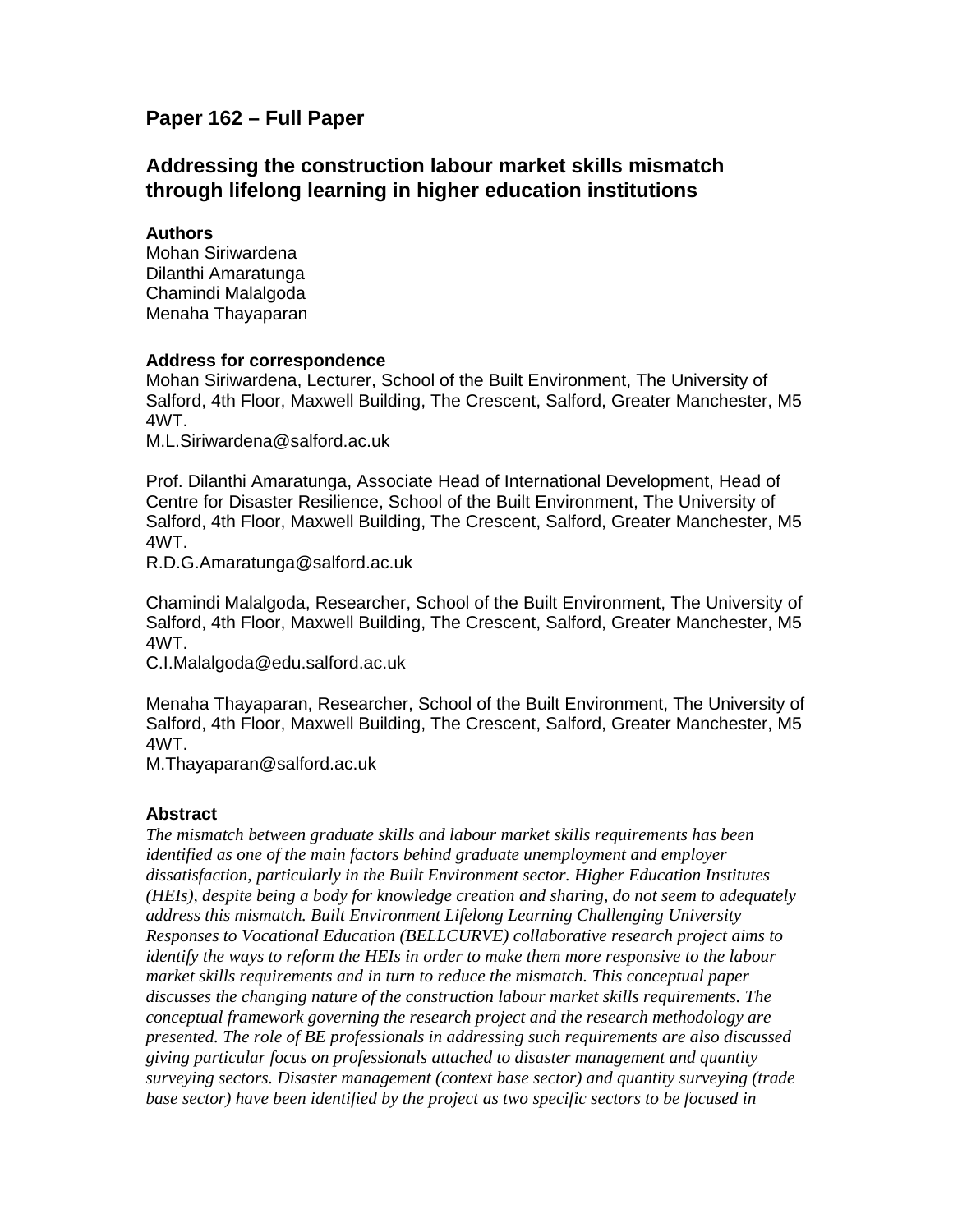*promoting the lifelong learning due to the constantly changing knowledge and skill base of these sectors. The responsiveness of HEIs to minimise the mismatch and to support the lifelong learning through governance reform is explained.* 

*Keywords: Lifelong learning, Higher Education Institutes, Governance reform, Labour market skills, Disaster Management, Quantity Surveying* 

#### **1. Introduction**

The mismatch between graduate skills and labour market requirements is one of the main factors behind graduate unemployment and employer dissatisfaction, particularly in the Built Environment (BE) sector (OECD, 2008). Accordingly, BELLCURVE research project focuses on integrating the construction labour market skill needs into the modernisation agenda of the HEIs in Europe. Challenges faced by construction enterprises are fed into the European higher education agenda through the lifelong learning feedback loop, thereby ensuring the subject content of the European HEIs is dynamic, and of high quality, to address the market needs (Thayaparan *et al.*, 2010a).One of the main areas of reform as identified in the modernisation agenda is governance reform (see European Commission, 2010), where the focus of the BELLCURVE lies. In terms of response to the changing labour market requirements, the governance reform intended to be proposed through this project ensures that the HEIs will be more agile and dynamic in providing the appropriate mix of skills and knowledge, to the target audience at the appropriate time.

Section 2 of this paper describes the nature of the construction labour market skills and briefly explains the options available for the employers and the employees to survive in the competitive market. Section 3 explains the responsiveness of the HEIs in order to reduce the mismatch between graduate skills and labour market skills requirements. Section 4 provides an introduction to the BELLCURVE project followed by the initial conceptual framework and the research methodology. Section 5 discusses the role of lifelong learning for the BE professionals in meeting various skills demand in the industry, where particular focus has been given to the professionals who are attached to 'disaster management' and 'quantity surveying' sectors. Finally the summary and the way forward of the project are provided. This paper contributes to enriching the networking and partnerships theme of this conference.

#### **2. Dynamic nature of the construction labour market skills**

Construction labour market, due to its labour-intensive, multi-disciplinary and highly fragmented nature, relies highly on the skills and competencies of its workforce. As it involves workers with various disciplinary backgrounds, the industry uses a wide range of technical and managerial skills (Thayaparan *et al.*, 2010a). The labour market requirements of the construction industry are of dynamic nature, due to various factors. Demographic decline in the number of people entering the labour market; the changing and fluctuating nature of the market and the related decline in the operative skills; the introduction of the new technologies; the growth in self employment and the use of specialist and labour only sub contractors; the fragmentation of the industry; the decline in the training and related resources; the changes in the industrial structure, wastage rates and industrial competition; and considerable market expansion are some of the factors identified (Dainty *et al*., 2005) which affects the skills shortfalls.

Due to the dynamic and competitive nature of the labour market, the employers mainly seek those with good degree level qualifications; specific skills; generic or transferable skills; experience; and personal attribute (Gilleard, 2010) when recruiting employees to their organisations. Therefore individuals are expected to increase their employability skills to enter the labour market as selection of qualified human resources is highly competitive. The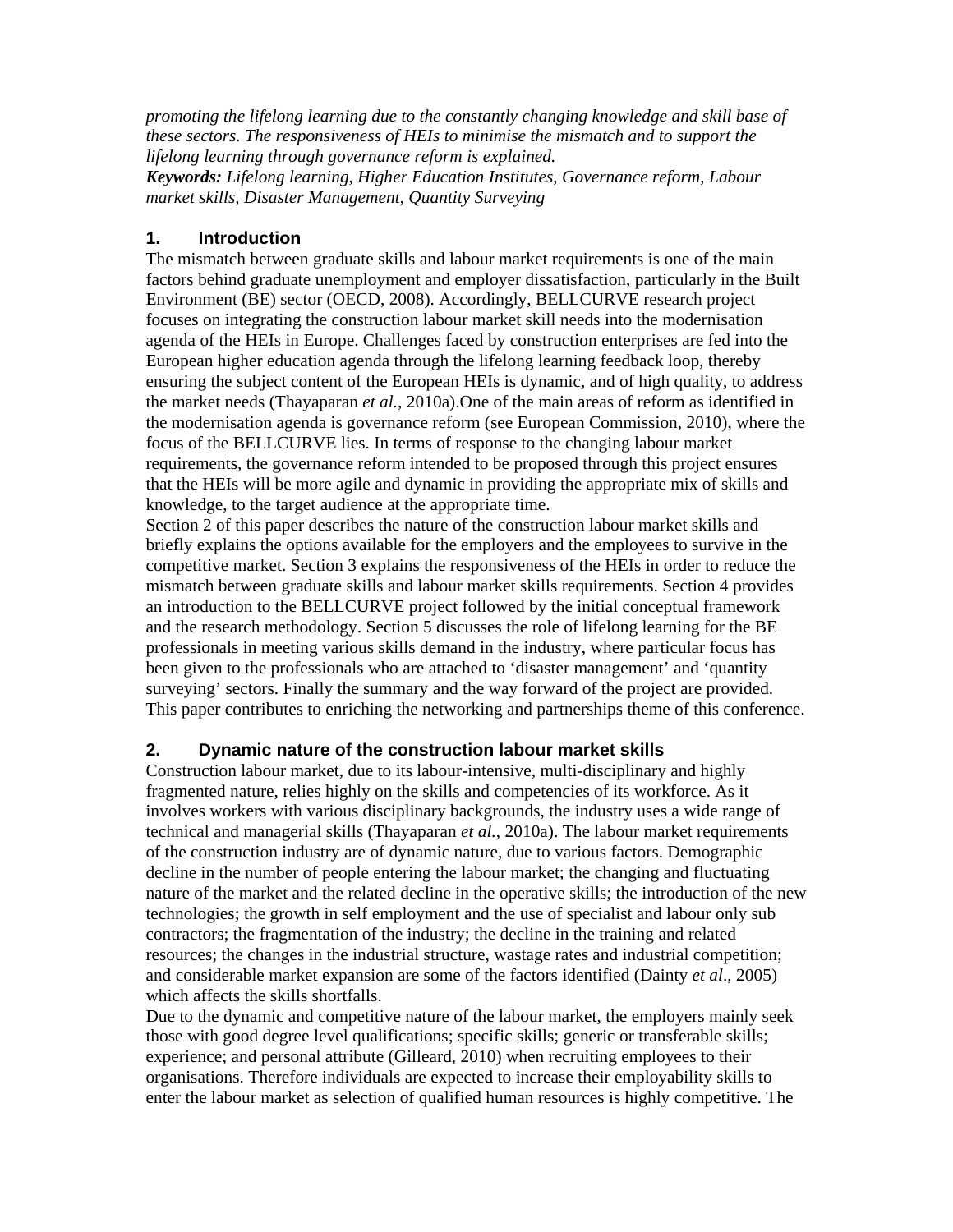employability skills includes the ability to gain initial employment; the ability to maintain employment; ability to meet new job requirements; ability to make transitions between jobs and roles within the same organisation; and the ability to obtain new employment if required (Hillage and Pollard, 1998). UK Commission for Employment and Skills (UKCES, 2008) has classified the employability skills into two categories such as 'Personal skills' and 'Function skills'. The former consist of self-management; thinking and solving problems; working together and communicating; and understanding the business, whereas the latter consist of using effectively the numbers, IT and language. According to Curtis and McKenzie (2002), communication; problem solving; personal skills; numeracy; information technology and competence in a modern (foreign) language are the core skills required for an employee in the United Kingdom. This shows that there is a strong link between the skills and employability (Thayaparan et *al.*, 2010a) and hence, in addition to the academic achievement, one should be able to demonstrate a good level of skills and competencies to succeed in today's competitive world.

Further, the current downturn in the economy has reduced the construction demand and new employment opportunities. Employers tend to maximise the utilisation of the existing workforce without new recruitments. Hence, construction workers increasingly concentrate on acquiring / developing new skills in order to meet various skills demand and to survive in the industry (Thayaparan *et al.*, 2010a). In support of this, Dainty *et al*., (2005) state that there is a need for multi-skilled workers as the employers need the employees to be able to work in more than one trade area. Hence, possessing up-to-date skills and competencies, and the ability to demonstrate a range of skills have become a necessity for the employees to survive in the construction sector. In this regard, training and development programmers offered by professional or educational centres would help the employees to develop their skills and competencies. Moreover, proper skills utilisation will also contribute to meet the labour market requirements without additional recruitments. One of the key gaps in the existing sources of labour market information is the issue of how employers make use of the skills their employees possess (UKCES, 2010). Policy makers from across UK nations are now increasingly are turning their attention to the issue of skill utilisation in the workplace. This is a development that is likely to exacerbate as there is a widening realisation that '*there is little value to an organisation having a skilled workforce if the skills are not used well*' (UKCES, 2009, p.11).

In summary, the dynamic nature of the construction labour market possibly leaves three options for the employers to meet the changing skills demand. They are, recruiting employees with particular focus on their generic and transferable skills; giving adequate training and development opportunities for the existing employees to improve and learn new skills and competencies; and maximising the utlisation of the skills their employees possess. The above discussion regarding the mismatch between the graduate skills and labour market requirements, together with the dynamic nature of the construction labour market compels the HEIs to respond appropriately. The next section discusses the responsiveness of the HEIs in this regard.

#### **3. Skills mismatch and the responsiveness of HEIs**

In the light of the aforementioned discussions, it is also worth noting that the universities are under pressure to change as they are expected to produce new knowledge which is to respond to student needs and to satisfy the practitioners (OECD, 2003). The Higher Education Funding Council for England (HEFCE) funded the Enhancing Student Employability Co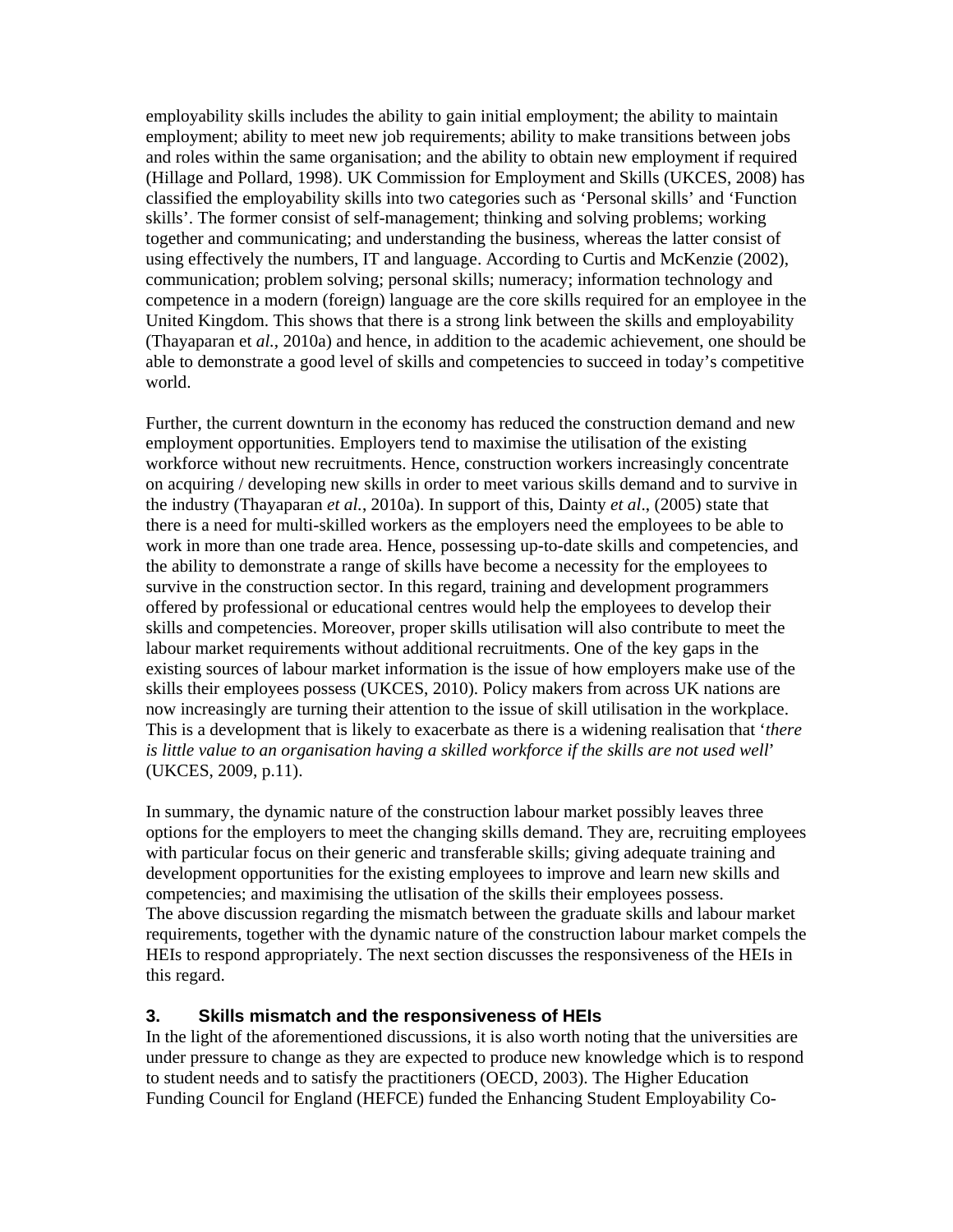ordination Team (ESECT), which comprises key researchers; practitioners in the field; and representatives of stakeholder organisations, in order to help the sector engaging with the issue of the employability of graduates. As a body for knowledge creation and sharing, the HEIs are also responsible in enhancing the student employability (Amaratunga *et al.*, 2010). Developing employability skills involves experiential action-learning; work experience and opportunities for reflection and integration (Smith, 2010) and lack of such skills is one of the criticisms attributed to new graduates from HEIs. Therefore the HEIs need to place greater emphasis on employability skills of their graduates in order to ensure that they supply employable individuals to the labour market. Further, educational institutions are improving their system to incorporate the concept of lifelong learning as they recognise that lifelong learning is a common importance for many countries both at national and international levels (Xiaozhou, 2001).

Sir Andrew Burns, the chair of the Committee of University Chairs (CUC) says that '*universities and colleges must respond to heightened expectations from their students, from government, from business and from their own academic and professional staff. Learners are more demanding. Government seeks to underpin economic growth and social inclusion. Business and industry look for graduates with stronger and more relevant skills to compete in the world economy. And those who work in the higher education sector have greater expectations of their career opportunities and progression*' (Committee of University Chairs, 2009, p.1). He further states that governing bodies must therefore also be ambitious, as they seek to mould the circumstances which will convert those aspirations into successful outcomes within a robust and reliable framework of governance (Committee of University Chairs, 2009).

The above discussion indicates the importance of researching how HEIs can be modernised to provide an uninterrupted supply of skills and knowledge to the construction labour market in an efficient and effective manner. Therefore, BELLCURVE research aims at higher education governance reform with particular focus on lifelong learning in the field of Built Environment.

*If Europe is not to lose out to global competition in the education, research and innovation fields, this crucial sector of the economy and of society needs in-depth restructuring and modernisation* (Commission of the European Communities, 2006, p.11). In this context, HEIs has an important role to play in order to create better conditions for universities. Further, the strategic framework for European co-operation in education and training (which is famously known as ET 2020), emphasises the need to promote the modernisation agenda for higher education to improve the quality and efficiency of education and training (European Commission, 2010). Based on this emphasis, the European Commission has identified three main areas of the HEIs for reform namely curricular reform; governance reform; and funding reform.

Since the governance of higher education has both direct and indirect links with the curriculum and funding, the reforms in governance can impact curriculum development and delivery and on the funding systems too (Thayaparan *et al.*, 2010a). Therefore, when providing recommendations on the governance reform for HEIs to be more responsive to the construction labour market skills requirement, the funding and curriculum issues will also be taken into consideration.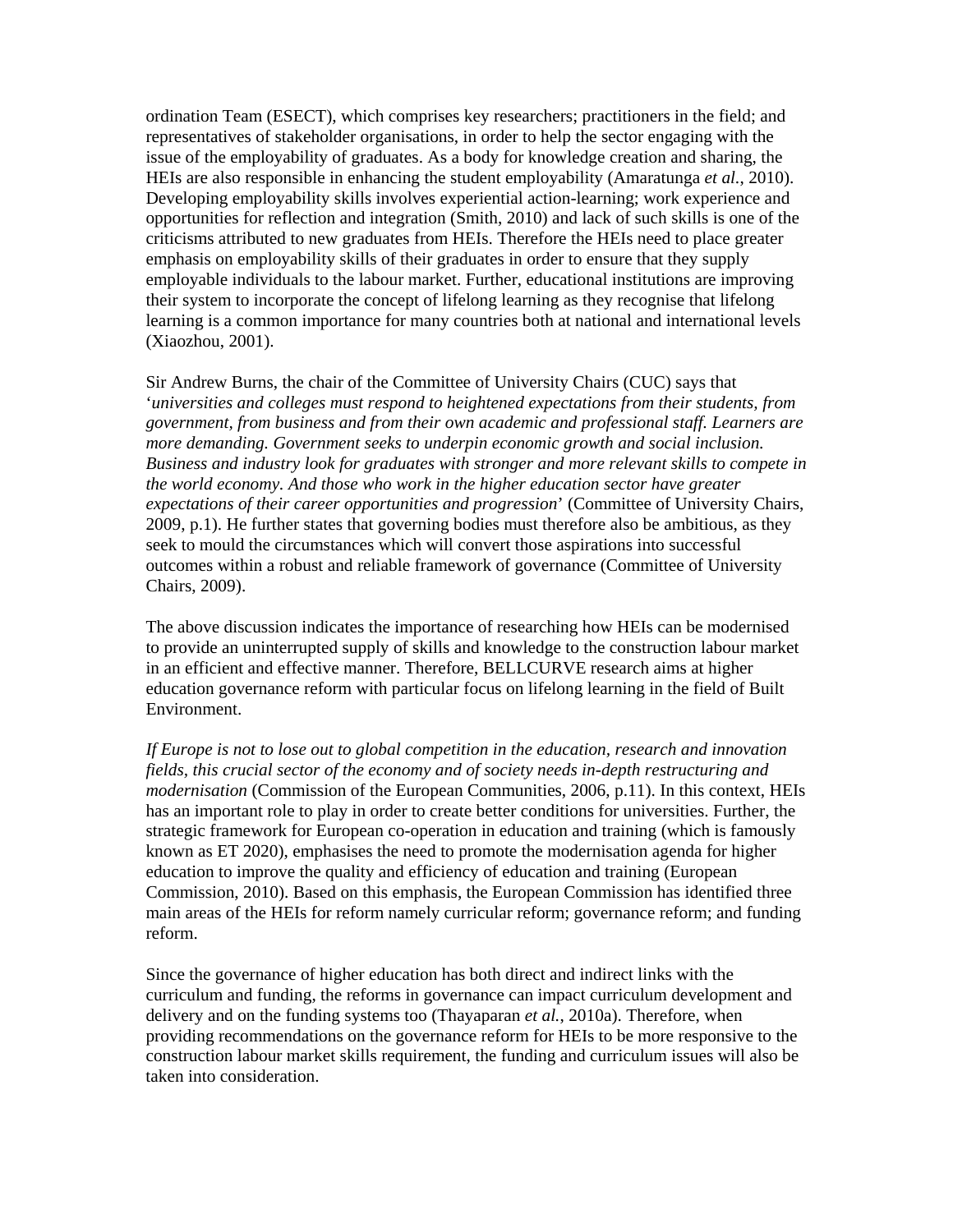Next section provides an introduction to the BELLCURVE project, its conceptual framework governing the research project, and the research methodology.

## **4. Built Environment Lifelong Learning Challenging University Responses to Vocational Education (BELLCURVE)**

## 4.1 An overview of BELLCURVE

BELLCURVE research project is currently being conducted at the School of the Built Environment, University of Salford, UK, in collaboration with Department of Construction Economics and Property Management, Vilnius Gediminas Technical University, Lithuania and Department of Building Production, Tallinn University of Technology, Estonia. It addresses issues associated with the mismatch between graduate skills and labour market requirements, and suggests that the HEIs should be able offer innovative curricula, teaching methods and training/retraining programmes which include broader employment-related skills along with more discipline specific skills. This requires a much clearer commitment by universities to lifelong learning opportunities.

BELLCURVE considers 'student engagement' as a continuous through-life process rather than a temporary traditional engagement limited by the course duration. This through-life studentship defines the essence of the new innovative "Lifelong University" concept, whereby providing an opportunity for learners to acquire and develop skills and knowledge enabling responds to changing construction labour market needs on a continuous basis. Thereby, universities will increasingly become significant players in the economy, able to respond better and faster to the demands of the labour market through providing opportunities to different types of learning and learners. Universities will not become innovative and responsive to change unless they are given real autonomy and accountability. This requires a reform in governance systems based on strategic priorities to respond labour market needs effectively while promoting lifelong learning agenda. Thus, BELLCURVE aims to promote the concept of 'lifelong university' in modernising HEIs to be more responsive to labour market skills needs.

The project focuses on governance reforms in HEIs delivering Built Environment programmes across the European Union (EU). The existing interactions between the HEIs and the labour market are to be investigated and any improvements that could possibly be imposed on the nature of such interactions needs to be analysed. This demands the concept of lifelong university to be structured into a framework, identifying the possible components which will either directly or indirectly have an impact on the way the lifelong university has to function. This has resulted in developing an initial conceptual framework for HEIs to become 'continuing education centres' for graduates while responding to labour market skill needs. The next section presents the framework developed together with the overall research methodology.

## 4.2 BELLCURVE research project conceptual framework and research methodology

*"A conceptual framework explains, either graphically or in narrative form, the main things to be studied – the key factors, constructs or variables – and the presumed relationships among them"* (Miles and Hurberman, 1994, p.18). Figure 1 illustrates the initial conceptual framework which will be updated as the project progresses. The labour market skills requirements for built environment professionals are considered in terms of demand and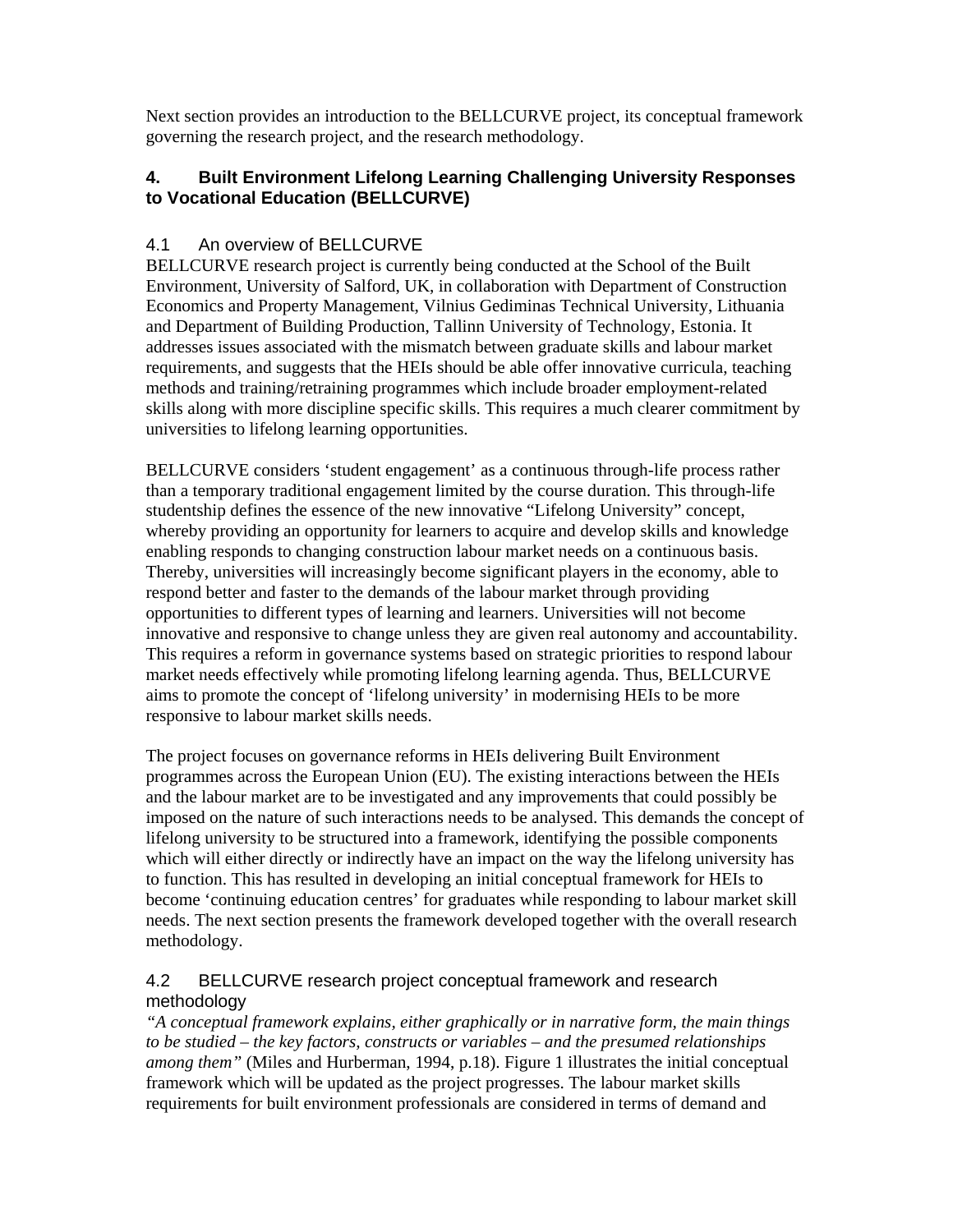supply side issues. The HEIs are expected to fulfill the labour market requirements. However, the problem was spotted within the process of capturing the skills requirements of the construction labour market and the process of appropriately responding to such requirements by HEIs, despite that HEIs are one of the major suppliers of skills and knowledge. BELLCURVE will address this problem by developing a framework to capture and respond to the skills requirement, giving particular attention to governance reform.



Governance (G), Funding (F), and Curriculum (C) are identified as the major components of a higher education system. The main focus of this research will be on governance reform where it aims to minimise the mismatch identified between the skills demand and the skills supply. In this regard, three major elements such as capturing skills need (Demand), Responding to the skills needs (Supply) and HEI Governance reform have been identified within the initial framework as shown in Figure 1. Key issues associated with these 3 elements will be analysed in order to address or minimise or resolve the identified problem. This will be done through 4 phases such as framework development, framework refinement, framework validation and research conclusion. Since this involves a development process, a design science approach (Van Aken, 2004; 2005, Van Aken *et al.*, 2007) is used as the most appropriate overall research methodology for this project.

In order to produce the initial input for the framework, a thorough literature analysis was conducted. This helped to identify the issues associated with the framework development. In addition, questionnaire surveys with graduates in the EU construction, construction employers and recruitment agencies; interviews with higher education lead officers, professional bodies and policy makers; and workshops with academic members will be carried out to elaborate the identified issues within the framework development. The developed framework will further be refined based on expert interviews and focus group. The purpose of this phase is to ensure that the framework has captured all the important components associated with the identified research problem. Case studies will be conducted to validate the framework on built environment sectors such as quantity surveying, disaster management, civil engineering, and construction management sectors.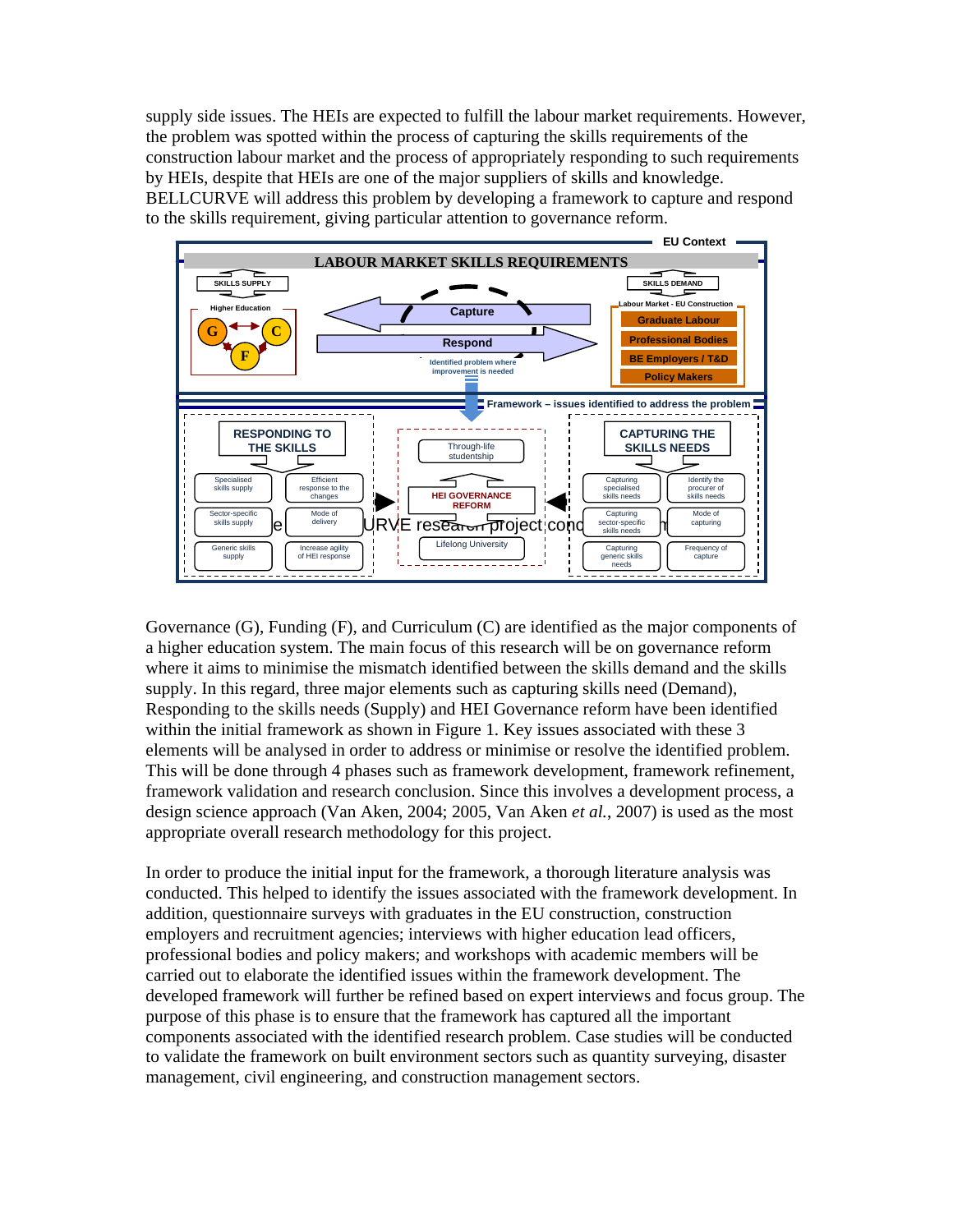Figure 2 below indicates how the 3 key stages of the BELLCURVE research framework development process (i.e. framework development, framework refinement, framework validation) synchronise with the main phases of design science research methodology.





As an outcome of the research carried out in all 3 phases, recommendations will be provided on governance reform for HEIs to become continuing education centres for graduates while responding to labour market skills needs. These will be in the form of best practice guidelines and policy documents which will finally be disseminated to the stakeholders of the EU HEIs and construction labour market.

In summary, the BELLCURVE research project aims to reform the HEI governance in order to make the HEIs more responsive to the constantly changing construction labour market requirements by promoting the lifelong learning agenda. BELLCURVE framework which will be developed as part of this project will be validated using four case study sectors, namely quantity surveying, disaster management, civil engineering and construction management. Within the project partnership quantity surveying and disaster management sectors are investigated by the University of Salford, UK; civil engineering sector is investigated by Tallinn University of Technology, Estonia; and the construction management sector is investigated by Vilnius Gediminas Technical University, Lithuania. The following section focuses on the sectors that are being investigated by the University of Salford. In doing so, the role of lifelong learning for the built environment to meet the changing skills demand is presented with specific focus on quantity surveying and disaster management case study sectors.

## **5. Role of lifelong learning for the built environment professionals**

Built environment represents a significant component of every nation's savings (Ofori, 2008) and encompasses with the products and processes of human creation including physical alterations to the natural environment through construction work (Lawrence and Low, 1990). The role of the built environment professionals is essential for the planning, designing, constructing and operating of the built environment process. In general, built environment professionals are from the fields of architecture, building science, building engineering, construction, landscape, surveying and urbanism (RAE, 2008).

By nature, the role of the built environment professionals is complex and time dependent. Inalhan (2002) point out that the built environment students and practitioners are working in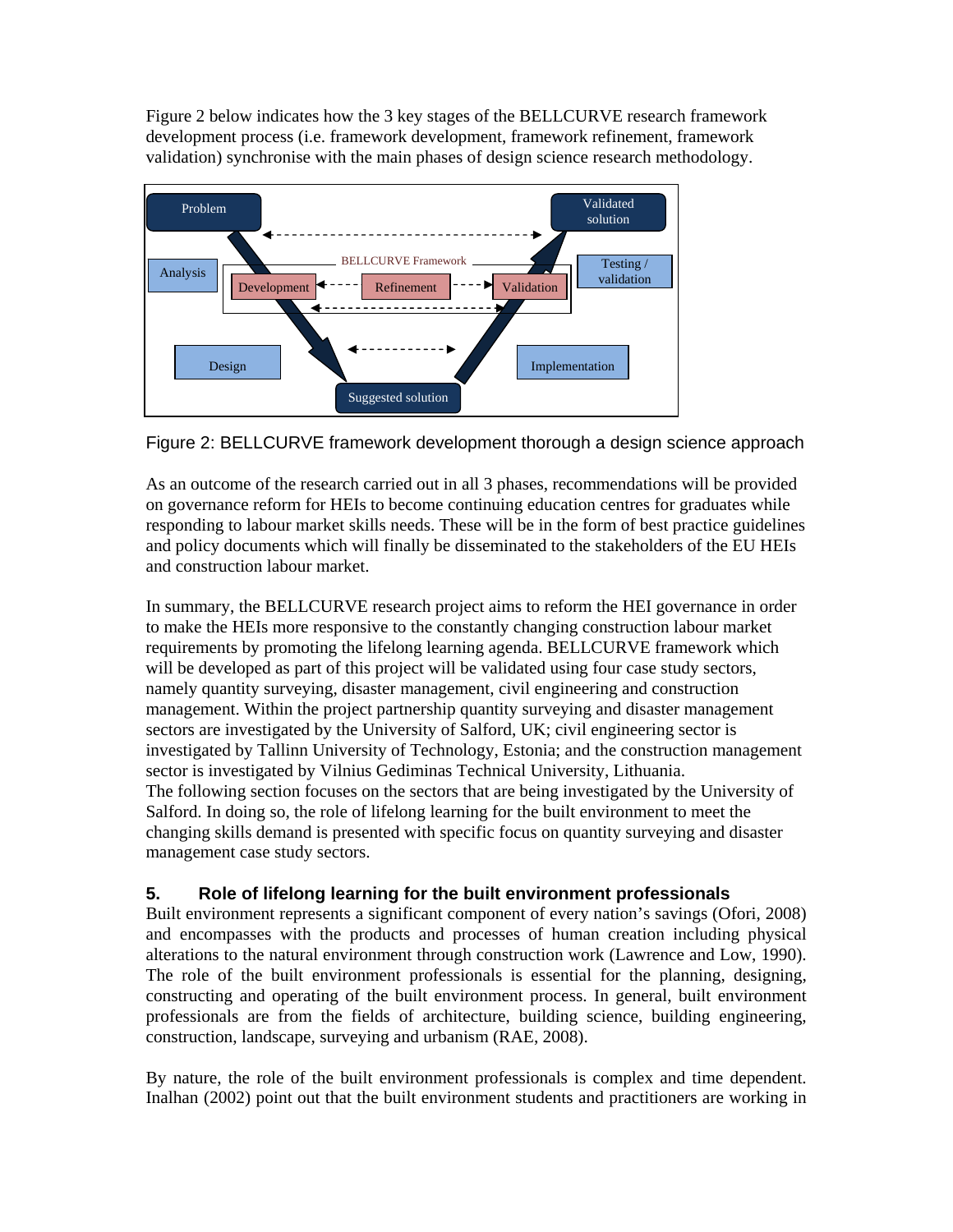demanding, challenging and competitive environments, and are required to balance their technical, human and conceptual skills while understanding the broader idea about the overall industry without limiting their skills to one profession. Numerous reasons contribute to the growing complexity of working environment of the BE professionals. They include the breakdown of traditional professional boundaries, the development of new technologies, procurement strategies and related management practices within the construction and property sectors (Chynoweth, 2006). Also, due to rapidly changing nature of the world, the techniques, customs and practices of a built environment professional too are constantly changing. In the meantime the organisations are constantly changing their shape and style in order to cope up with the technological, economic, political and social changes (Inalhan, 2002). Hence, lifelong learning has become an essential feature of a professional's life and to support this a high emphasis has been given to continuing professional development at all levels (Chynoweth, 2006). As such there is a need for built environment professionals who are capable of knowing how to learn and initiate the required learning activities when and where necessary (Inalhan, 2002).

To encompass the changing nature of skill requirements, BELLCURVE intends to conduct four case studies on different built environment sectors, namely quantity surveying, disaster management, civil engineering and construction management. The next section of the paper provides the justification for the use of two of the above sectors, quantity surveying and disaster management. These two sectors have been selected for discussion in this paper firstly due to their constantly evolving nature of knowledge and skill requirements, and secondly due to being investigated by University of Salford as part of their contribution to the research project partnership.

#### 5.1 Quantity Surveying

Quantity surveying is one of the built environment disciplines which has undergone considerable changes over the past few decades. Originally the quantity surveying was centred on quantifying construction works in construction projects, but today the field of quantity surveying encompasses large variety of work ranging from providing investment appraisals to construction project management (Ashworth and Hogg, 2007; Thayaparan *et al.*, 2010b). As such, the quantity surveyors are no longer expected to just measure and price the work, but are required to do a more strategic role. Some of the evolving areas of quantity surveying include life-cycle costing, value management, risk management, insolvency and facilities management (Ashworth and Hogg, 2007). Due to this evolving nature of the professions, the quantity surveyors are required to constantly update their skills on changing roles. According to Ashworth and Hogg (2007), new forms of procurement and construction arrangements, impact of information technology, and the growing client demand for the management of construction projects throughout their life cycle, have forced quantity surveyors to acquire new skills. As a result of this changing role, the title 'quantity surveyor' is no longer used in a number of instances.

In this context, the quantity surveyors are forced to update their skills in line with the changing market needs. According to Perera *et al.* (2010) the current education system of quantity surveying does not recognise the needs of all stakeholders and hence often produces graduates who are not up to industry requirements. As such, the graduates are expected to participate in skills training programmes in order to provide a better service to their employers.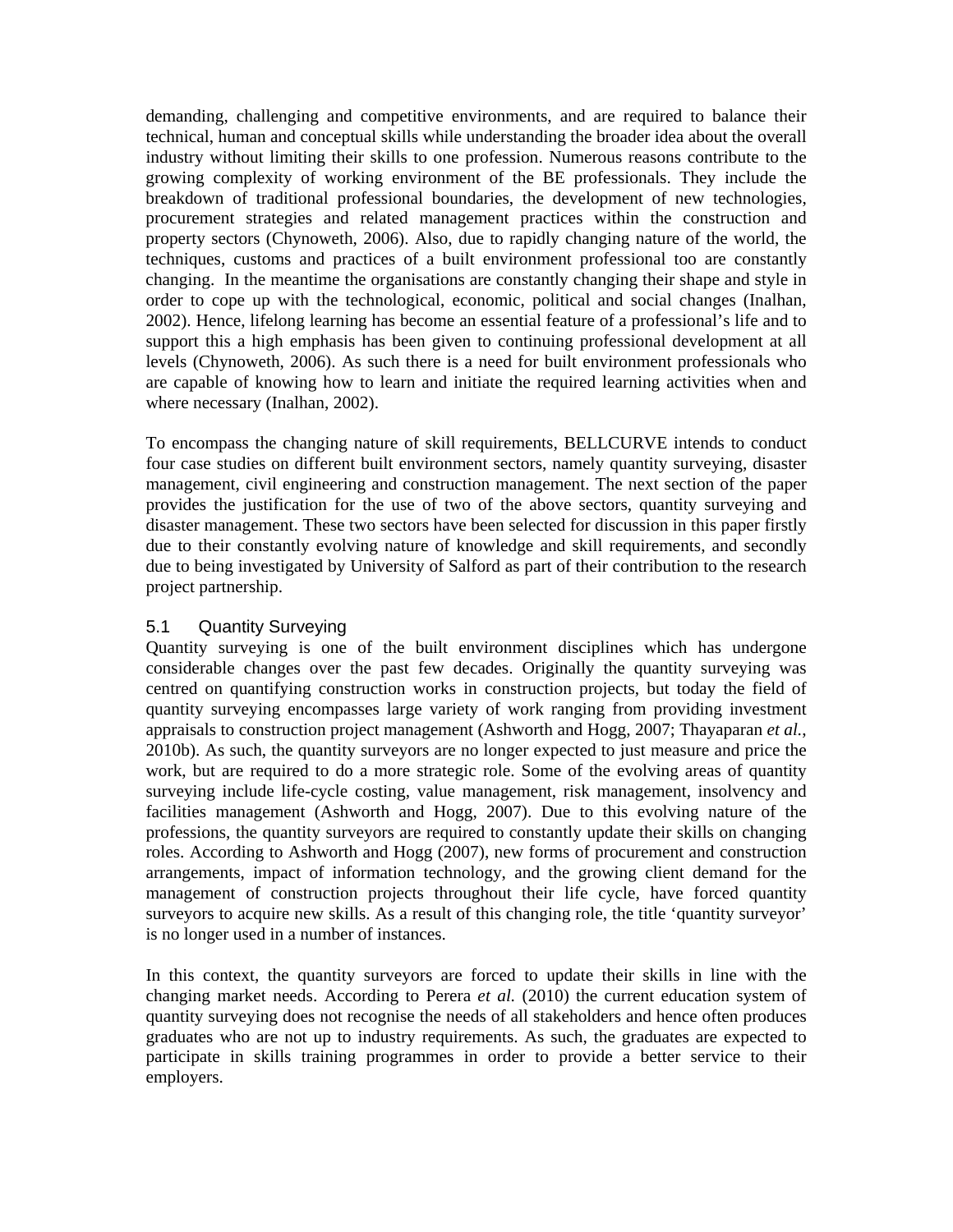The quantity surveyor's profession is the most rapidly changing profession when compared to all other construction professions (Ashworth and Hogg, 2007). In addition, Powell (1998) has recognised the importance of lifelong learning to the career success of a quantity surveyor. Therefore, due to the changing skills requirement of the profession, considering quantity surveying as a possible case study area for lifelong learning is well justifiable.

#### 5.2 Disaster Management

Disasters either natural or manmade cause a significant impact to the entire world. The occurrence of natural disasters has increased considerably in the recent past resulting a higher number of mortalities, economic losses and social losses. The recent disasters have clearly highlighted the fragility and the vulnerability of the built environment to disasters (Bosher, 2008). Thus it has reinforced the need for proactive disaster risk reduction in order to increase the society's resilience to disasters. Built environment facilities such as buildings, roads, bridges, water supply plants, communication and power services, harbours, etc. are most likely to damage by disasters, and clearing, salvaging, rehabilitation and reconstruction work, fully or partly, require serious effort of the construction sector (Thayaparan *et al.*, 2010a). On the other hand the severity of the impact by natural disasters is directly linked to unplanned urban development and ecosystems (ISDR, 2010) and hence the prevalence of the disasters are related to how the built environment is planned, designed, built and operated (Bosher *et al.*, 2007). In this context, in the recent years there has been a growing recognition that the construction industry and the built environment professionals have a vital role in contributing to society's improved resilience, which would be achieved through a multi sectoral and inter disciplinary strategy (Haigh and Amaratunga, 2010). In this context, it is important to educate the construction professionals to contribute efficiently and effectively to achieving disaster resilience.

It is the responsibility of the HEIs who are delivering Built Environment programmes to equip with specific skills and knowledge which are necessary to act proactively in a disaster situation (Thayaparan *et al.*, 2010a). The lifelong learning opportunities further enhance this provision as it will provide an opportunity for the HEIs to act as continuing education centres which provide skills and knowledge in a dynamic environment (Thayaparan *et al.*, 2010a). Due to this peculiar nature of disaster management sector, disaster management sector is a timely and a highly appropriate candidate for lifelong learning research.

## **6. Summary and the way forward**

The construction labour market skills requirements are constantly changing. The mismatch between graduate skills and the labour market requirements challenges the higher education sector to appropriately respond. The roles of BE professionals are also of dynamic nature and they are in need of continuous development of skills and competencies to perform in the labour market effectively. Lifelong learning is one of the pathways for the employees to improve their skills and knowledge on a continual basis. The HEIs could be a key entity in providing lifelong learning as part of their education supply. Considering these aspects, it has been realised that the system of higher education needs to be modernised to become continuous education centres in meeting the skills requirements. In this context, the research project BELLCURVE aims to contribute to modernising the HEIs through a governance reform in order to make them more responsive to the labor market skills needs. BELLCURVE seeks further input and feedback from the academic and professional community to improve the framework developed to capture and respond to labour market skills requirements.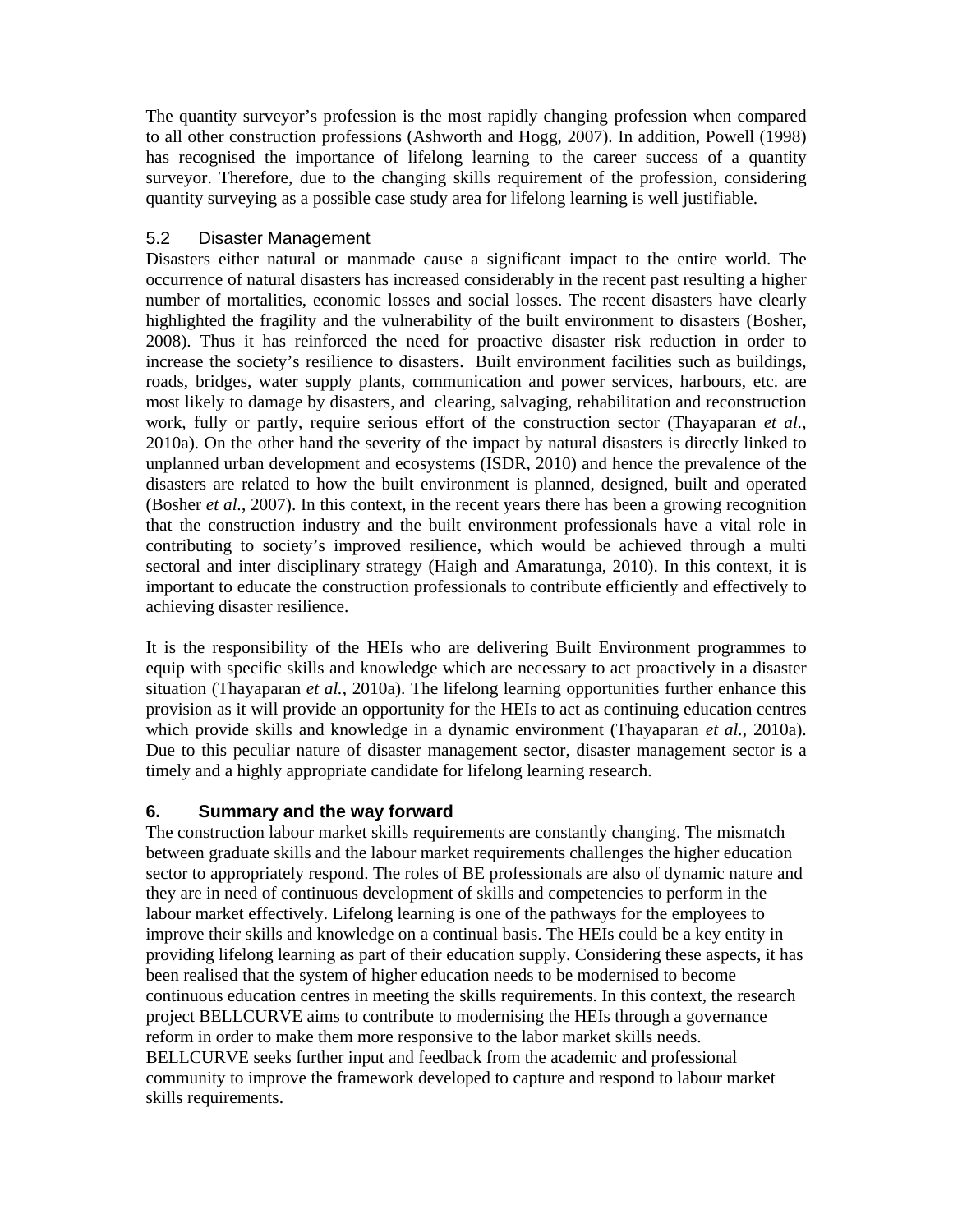## **7. Acknowledgements**

BELLCURVE research project has been funded with support from the European Commission. This publication reflects the views only of the authors, and the Commission cannot be held responsible for any use which may be made of the information contained therein.

Prof Dilanthi Amaratunga is the principal investigator of this project. Dr. Chaminda Pathirage, Dr. Kaushal Keraminiyage, Dr. Udayangani Kulatunga and Mohan Siriwardena of the School of Built Environment, University of Salford, United Kingdom; Prof. Arturas Kaklauskas of Department of Construction Economics and Property Management, Vilnius Gediminas Technical University, Lithuania; and Prof. Irene Lill of Department of Building Production, Tallinn University of Technology, Estonia are co-investigators of this project. More information on BELLCURVE can be obtained from the project website http://www.disaster-resilience.salford.ac.uk/bellcurve

## **8. References**

Amaratunga, D., Pathirage, C.P., Kereminiyage, K., Thayaparan, M. (2010) 'Advancement of Built Environment Higher Education through Lifelong Learning', *Proceedings of International Research Conference on Sustainability in Built Environment*, Colombo, Sri Lanka, 18 – 19 June 2010, Moratuwa, Building Economics and Management Research Unit (BEMRU), Department of Building Economics, University of Moratuwa, Sri Lanka, 31-39. Ashworth, A. and Hogg, K. (2007) *Willis's Practice and Procedure for the Quantity*   $Survevor$ ,  $12<sup>th</sup>$  ed., UK, Blackwell Publishing.

Bosher, L. (2008) 'The need for built in resilience', in Bosher, L. (ed), *Hazards and the built environment- Attaining built-in resilience.* London and New York, Routledge.

Bosher, L., Dainty, A., Carrillo, P. and Glass, J. (2007), 'Built-in resilience to disasters: a pre-emptive approach', *Engineering, Construction and Architectural Management*, 14(5), 434-446.

Chynoweth, P. (2006) 'Professional doctorates in the built environment: how higher education is responding to the changing needs of industry and the professions', *The proceedings of the Built Environment Education Annual Conference (BEECON)*[Online], London, 12-13 September 2006,

http://ctiweb.cf.ac.uk/news/events/beecon2006/pdf/P25\_Paul\_Chynoweth.pdf [Accessed 16 February 2011].

Commission of the European Communities (2006) *Communication from the commission to the council and the European parliament: Ddelivering on the modernisation agenda for universities: education, research and innovation* [Online], http://eur-

lex.europa.eu/LexUriServ/LexUriServ.do?uri=COM:2006:0208:FIN:EN:PDF [Accessed on 20 June 2010]

Committee of University Chairs (2009) *Guide for Members of Higher Education Governing Bodies in the UK*, England, HEFCE

Curtis, D. and Mckenzie, P. (2002) *Employability skills for Australian industry: Literature Review and Framework Development* [Online], Australian Council for Educational Research, http://www.decs.sa.gov.au/learningandwork/files/links/literature\_researc\_1.pdf. [Accessed 13 May 2010]

Dainty, A.R.J, Ison, S.G. and Briscoe, G,H. (2005) 'The construction labour market skills crisis: the perspective of small-medium-sized firms', *Construction Management and Economics*, 23(4), 387-398.

European Commission (2010), *The Higher Education Modernisation Agenda* [Online],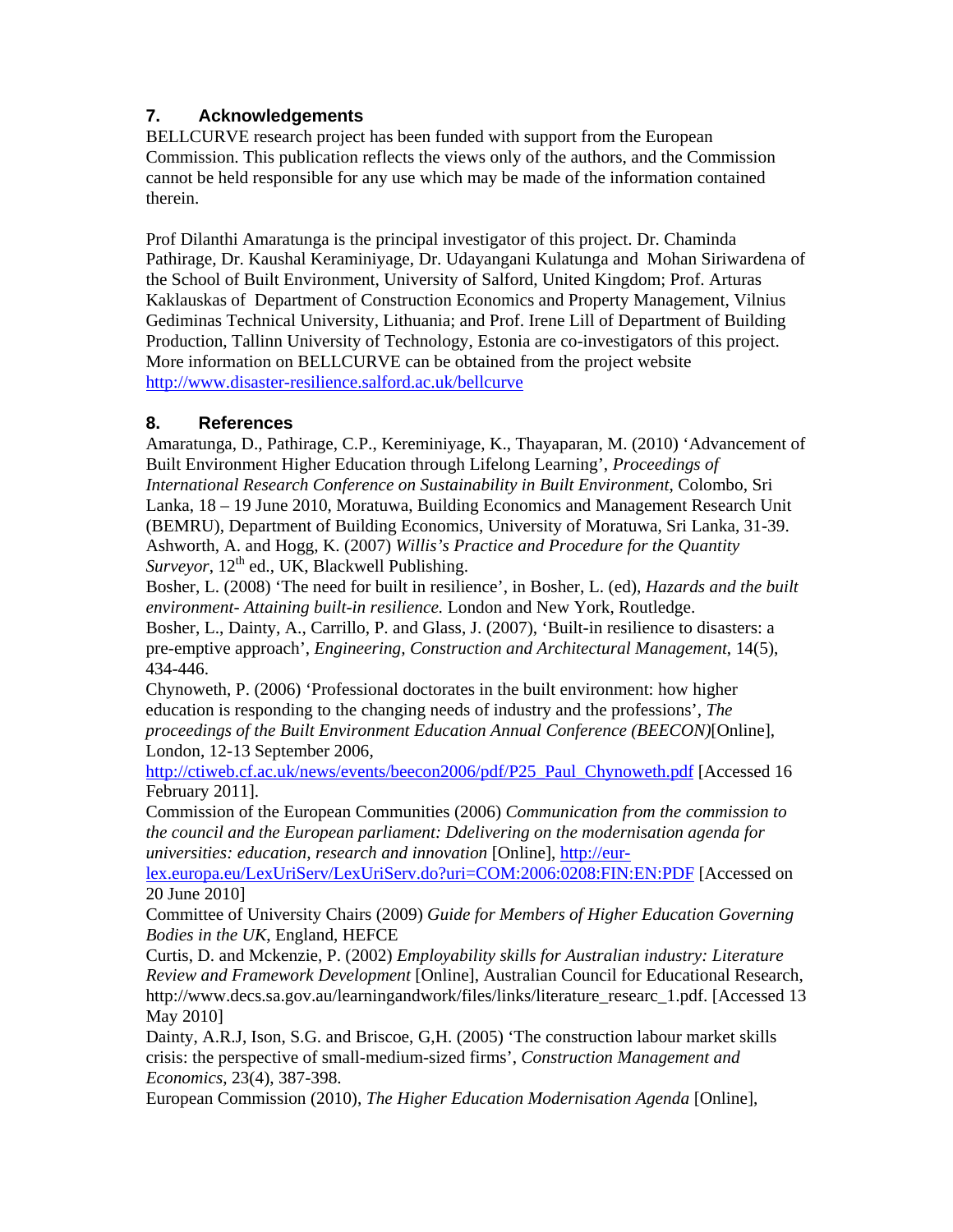Gilleard, C. (2010) 'The graduate market place and what employers look for in graduates, Association of Graduate Recruiters'*, Presentation of the Careers and Employability Internal Conference*, Salford, 16 April 2010, The University of Salford.

Haigh, R. and Amaratunga, D. (2010) 'An integrative review of the built environment discipline's role in the development of society's resilience to disasters', *International Journal of Disaster Resilience in the Built Environment,* 1(1), 11-24.

Hillage, J. and Pollard, E. (1998) *Employability: Developing a Framework for Policy Analysis – Research Brief No 85* [Online], Department for Education and Employment, http://www.dcsf.gov.uk/research/data/uploadfiles/RB85.pdf [Accessed October 2009]. http://ec.europa.eu/education/higher-education/doc1320\_en.htm [Accessed August 2010] Inalhan, G. (2002) **'**Book review: management and business skills in the built environment', *Facilities*, 20(3&4), 164-165

ISDR (2010), *Strategy outline for the 2010-2011 ISDR world disaster reduction campaign on building resilient cities, addressing urban risk* [online], International Strategy for Disaster Reduction – ISDR.

www.unisdr.org/.../campaigns/campaign20102011/.../230\_CampaignStrategy.doc [Accessed 28 Feb 2010].

Lawrence, D.L. and Low, S.M. (1990) 'The built environment and spatial form', *Annual Reviews,* 19, 453-505.

Miles, M.B. and Hurberman, A.M. (1994) *Qualitative Data Analysis*, 2<sup>nd</sup> ed., London, Sage Publications.

OECD , 2003 *Changing Patterns of Governance in Higher Education* [Online], Organisation for Economic Co-operation and Development,

http://www.oecd.org/dataoecd/0/20/35747684.pdf [Accessed December 2009].

OECD, 2008 *OECD Employment Outlook*, Organisation for Economic Co-operation and Development.

Ofori, G. (2008) 'Construction in developing nations – towards increased resilience to disasters', in Bosher, L. (ed) *Hazards and the built environment- Attaining built-in resilience.*  London and New York: Routledge.

Perera, S., Pearson, J. and Dodds, L. (2010) 'Alignment of professional, academic and industrial development needs for quantity surveyors', *The proceedings of the Construction, Building and Real Estate Research Conference of the Royal Institution of Chartered Surveyors (COBRA)* [Online], Dauphine Université, Paris, 2-3 September 2010, http://www.rics.org/site/download\_feed.aspx?fileID=7867&fileExtension=PDF [Accessed 10 February 2011].

Powell, C. (1998) *The Challenge of Change*, UK, Royal Institutions of Chartered Surveyors. RAE (2008), *UOA 30 architecture and the built environment UOA descriptor* [online], http://www.rae.ac.uk/panels/main/h/architect/ [Accessed 18 Feb 2011].

Smith, J. (2010) 'Developments in teaching and learning: employability and employee learning, Higher Education Academy', *Presentation of the Careers and Employability Internal Conference*, Salford, 16 April 2010, The University of Salford.

Thayaparan, M., Siriwardena, M., Kulatunga, U., Amaratunga, D. and Malalgoda, C. (2010b) 'Reforming HEI for through- life sustainability of construction professionals', *The proceedings of the International Conference on Sustainable Built Environment (Volume 1)*, Kandy, Sri Lanka, 12-14 December 2010,22-30.

Thayaparan, M., Siriwardena, M., Malalgoda, C., Amaratunga, D., Kaklauskas, A., and Lill, I. (2010a) 'Reforming HEI to improve skills and knowledge on disaster resilience among construction professionals', *The proceedings of the Construction, Building and Real Estate Research Conference of the Royal Institution of Chartered Surveyors (COBRA)*[Online],